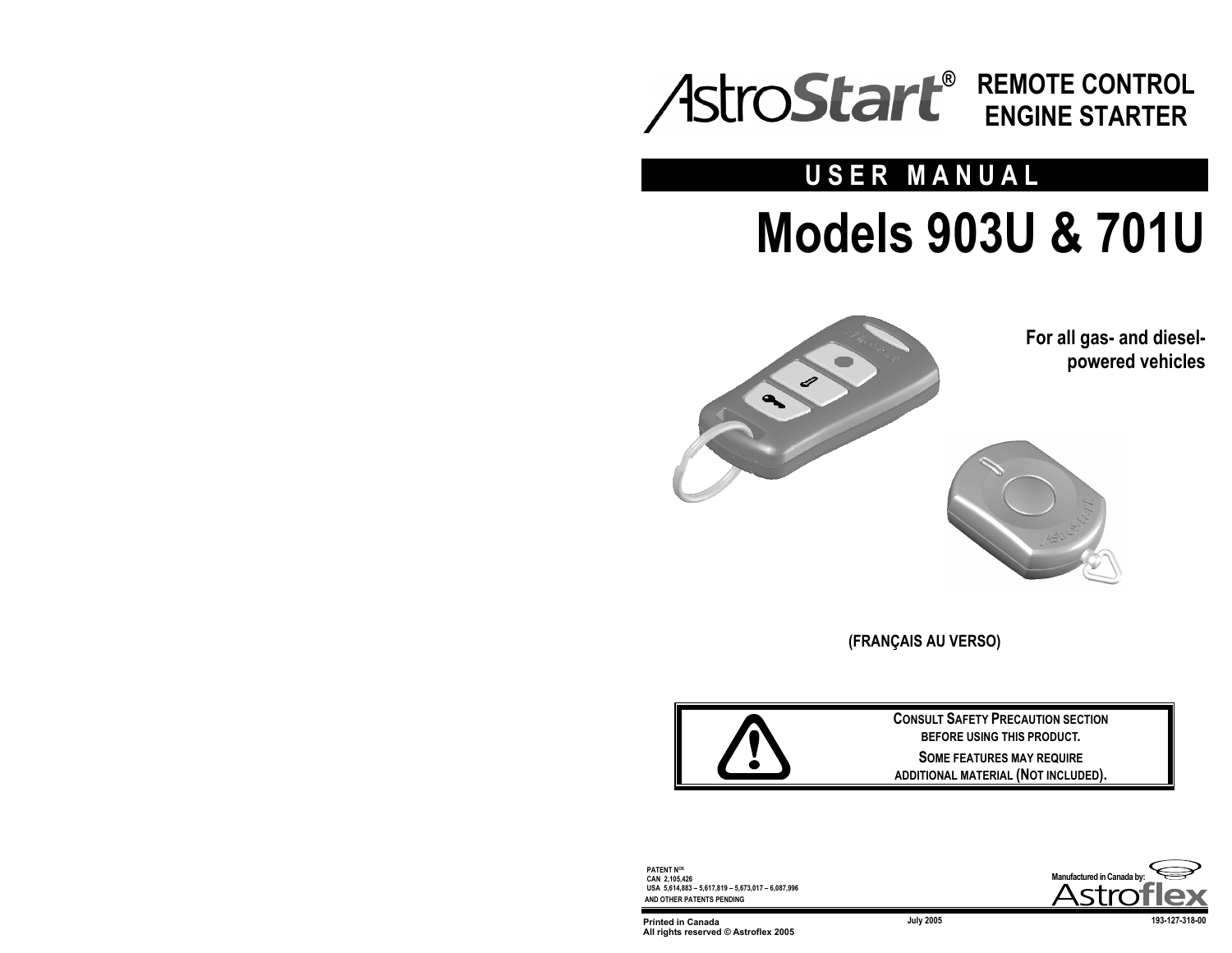## **GOVERNMENT REGULATIONS**



This device complies with the requirements of Industry Canada (IC) - Management of Radio Frequencies, as specified in document CNR-210. Its use is authorized only on a no-interference, no-protection basis; in other words, this device must not be used if it is determined that it causes harmful interference to services authorized by IC. In addition, the user of this device must accept any radio interference that may be received, even if this interference could affect the operation of the device.



This device complies with Part 15 of the FCC rules.

Operation is subject to the following two conditions:

- (1) this device may not cause harmful interference and
- (2) this device must accept interference that may cause undesired operation.

This equipment has been tested and found to comply with the limits for a class B digital device, pursuant to Part 15 of the FCC Rules. These limits are designed to provide reasonable protection against harmful interference in a residential installation. This equipment generates, uses and can radiate radio frequency energy and, if not installed and used in accordance with the instruction manual, may cause harmful interference to radio communications. However, there is no guarantee that interference will not occur in a particular installation. If this equipment does cause harmful interference to radio or television, which can be determined by turning the equipment OFF and ON, the user is encouraged to try to correct the interference by one or more of the following measures:

- Reorient or relocate the receiving antenna.
- Increase the distance between the equipment and receiver.
- Connect the equipment into an outlet on a circuit different from that to which the receiver is connected.
- Consult the dealer or an experienced radio / TV technician for help.

#### **Warning:**

Changes or modifications not expressly approved by <manufacturer> could void the user's authority to operate the equipment.



1164, Route 220 St-Élie d'Orford (Québec) Canada J0B 2S0



www.astroflex.com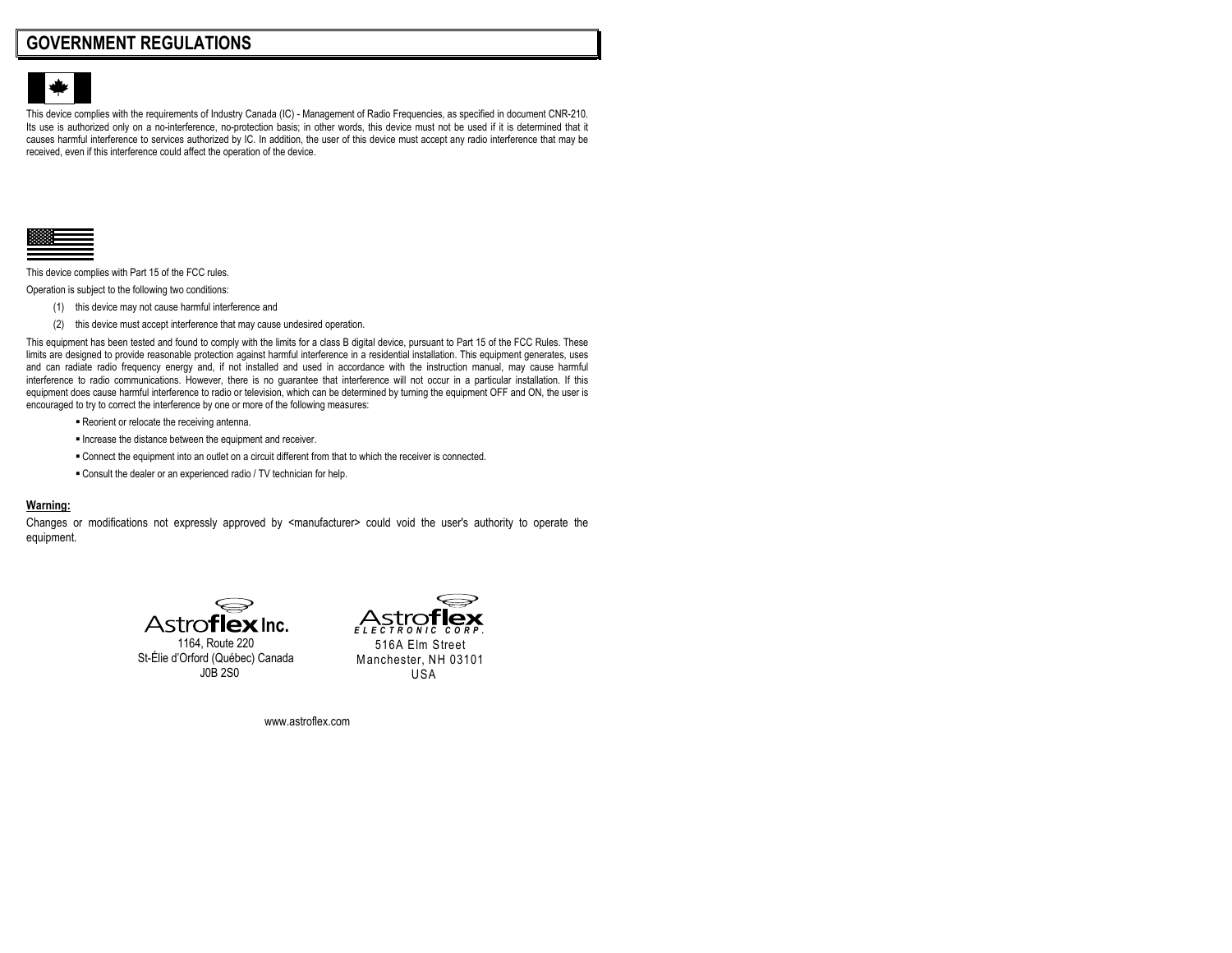## **THANK YOU FOR CHOOSING AN ASTROSTART REMOTE CAR STARTER!**

Like you, Astroflex is concerned with the environment. This is why we are suggesting that you use the two-minute runtime when you remote-start your vehicle to warm up engine fluids. Ask your dealer. We take this opportunity to remind you to properly defrost your windows and remove all the snow on your vehicle before driving on public roads.

## *Rolling igloos are extremely dangerous!*

We wish you an excellent journey with your remote engine starter!

## **USER GUIDE FOR REMOTE ENGINE STARTER MODEL 701U AND 903U**

Model 701U is a remote control that offers the basic start functions including all the features required to achieve safe remote starting.

In addition to the starting functions, model 903U offers central locking features that allows you to control the door locks as well as releasing the trunk. These features are optional and may require additional material and connecting at time of installation.

# Table of contents

| CODE LEARNING OF ADDITIONAL TRANSMITTER(S) NAMEL AND RESERVE TO A SERIES OF A SERIES OF A SERIES OF A SERIES OF A SERIES OF A SERIES OF A SERIES OF A SERIES OF A SERIES OF A SERIES OF A SERIES OF A SERIES OF A SERIES OF A |    |
|-------------------------------------------------------------------------------------------------------------------------------------------------------------------------------------------------------------------------------|----|
|                                                                                                                                                                                                                               |    |
|                                                                                                                                                                                                                               |    |
|                                                                                                                                                                                                                               | 10 |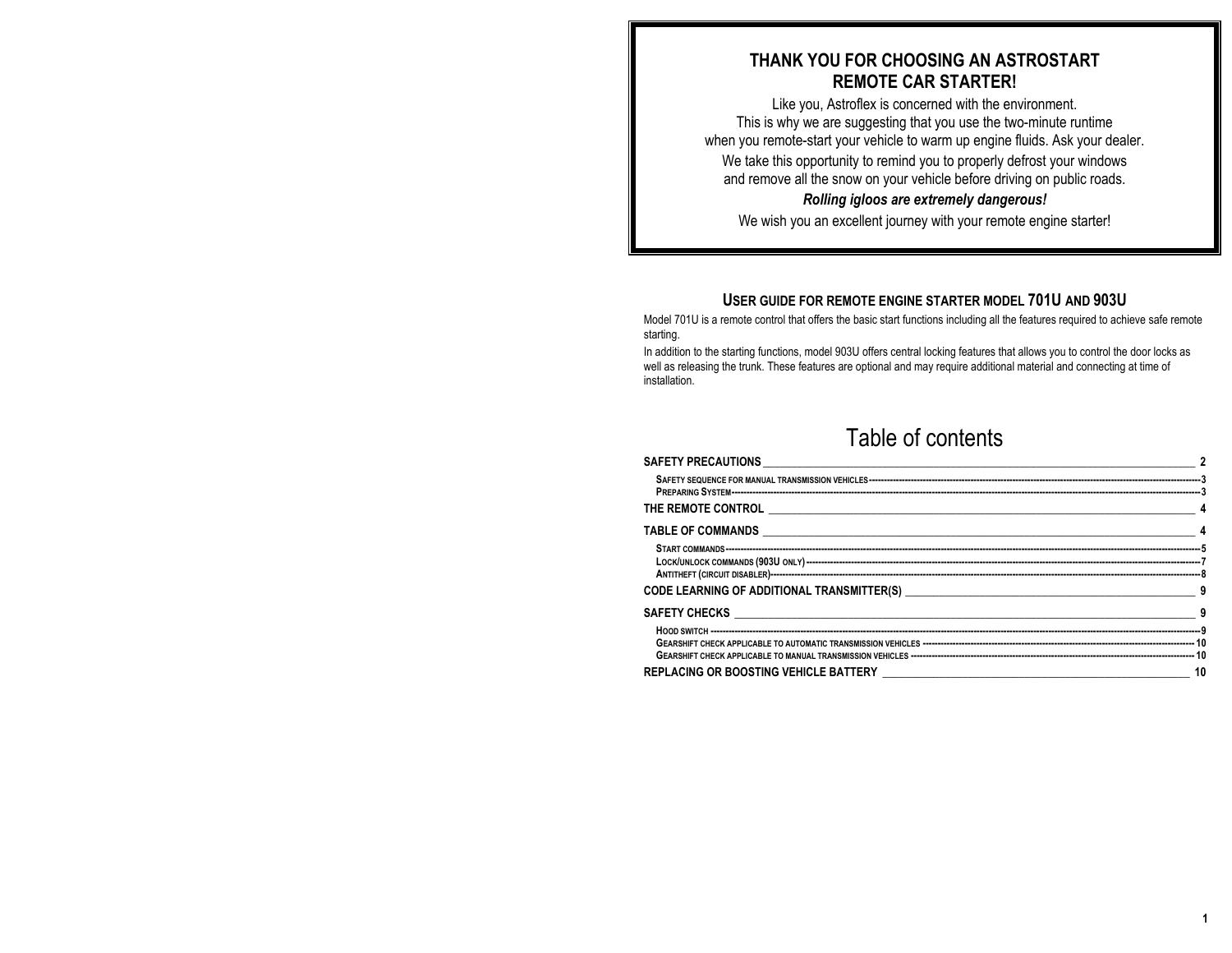# **SAFETY PRECAUTIONS**

Before using this product, carefully read the following safety precautions.

#### **GENERAL RULES**

- **Never perform a remote start** when a person or animal is inside the vehicle.
- **Do not allow** any person or animal to remain inside the vehicle when the engine is running under remote starter control (continuous mode).
- Immediately report any malfunction to the AstroStart dealer that performed the installation.
- **Under no circumstance can this product or its use be modified.**
- Always turn off the main switch when vehicle is parked in an enclosed, unventilated area or is in for servicing.
- Always turn off the main switch when not using your remote starter for extended periods of time.
- Keep remote controls **away from children**.
- Have your engine tuned regularly to ensure optimum performance of your remote starter.
- Make sure that the windshield wipers and the headlights are turned off before leaving vehicle.
- Regularly check safety features that stop engine (see SAFETY CHECKS on page 9.)
- Make sure you comply with all local regulations, which may prohibit leaving your engine running when vehicle is unattended in a public place.
- To ensure continued safe operation of your remote starter, ask your AstroStart dealer to periodically check and/or tune the remote starting system.
- Always advise service personnel that your vehicle is equipped with a remote starter.
- **We strongly recommend** that you have your remote starter checked annually. Contact a dealer in your area.
- **All users of the vehicle should be aware** of the safety precautions and operation procedures.
- Make sure that the warning sticker is present on the driver's window.

#### **SPECIFIC RULES FOR MANUAL TRANSMISSION VEHICLES**

- Make sure that the parking brake is operational, i.e. **it can prevent the vehicle from moving**.
- If the shift lever is accessible without having to open a door of the vehicle (for example, by entering via the liftgate or rear hatch) or in the case of a convertible vehicle, it is strongly recommended to have a motion detector (microwave) installed with the system. This device prevents the engine from starting should any activity be detected near the gearshift.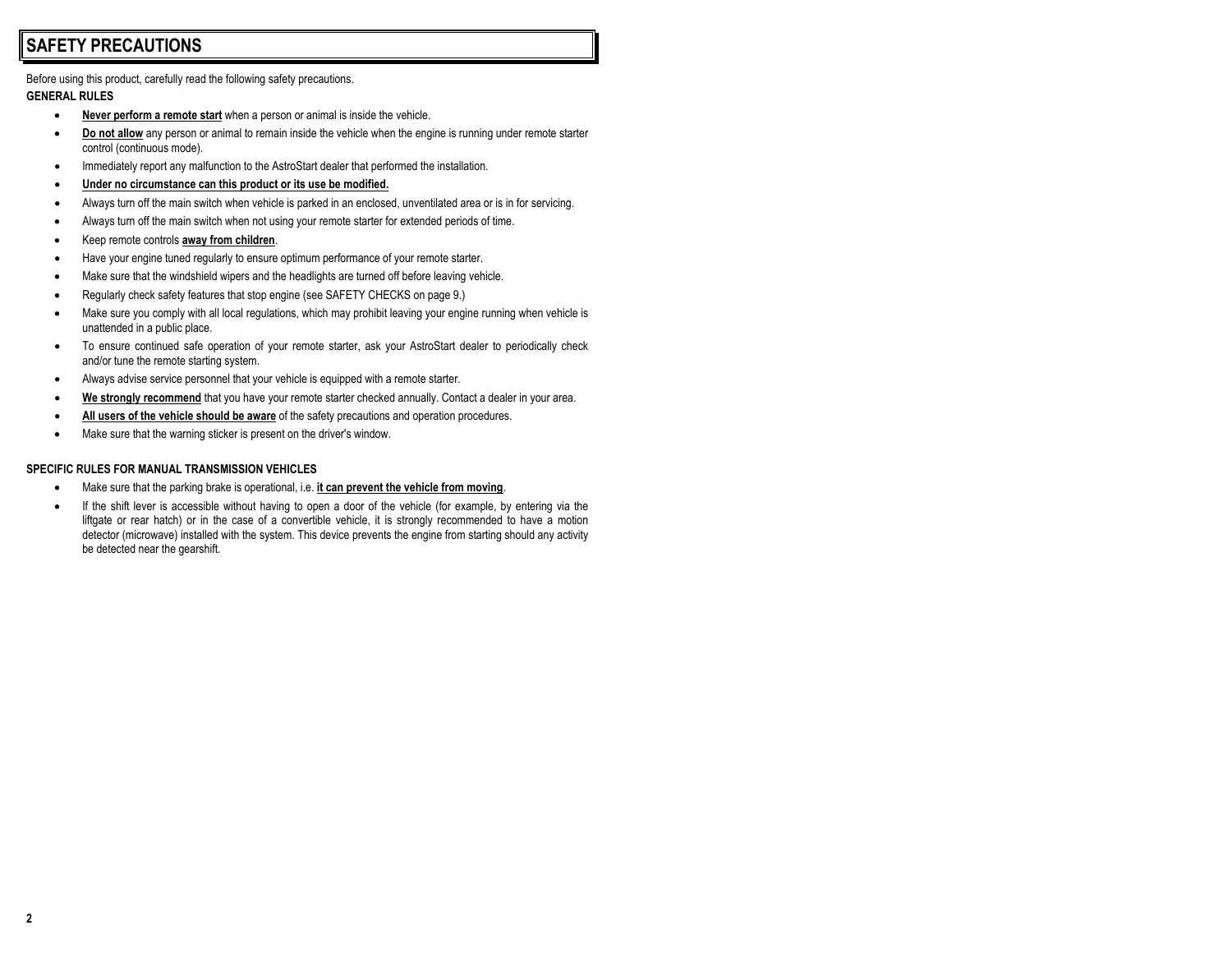## **SAFETY SEQUENCE FOR MANUAL TRANSMISSION VEHICLES**

Your remote starter was designed to force you to perform a series of actions that will ensure that the gearshift lever is in neutral position when you exit the vehicle.

This series of actions is called a "Safety sequence" and is aimed at preventing any remote start in situations where remote starting the engine would not be safe.

Should the hatchback or any door be opened at any time, the intrusion will be detected and the safety sequence will be cancelled by the system, thus preventing a remote start. In such cases, the sequence must be repeated to allow for an eventual remote start.

The system offers two execution modes for the sequence. These options must be set at time of installation. The first mode is initiated by the parking brake and the other by the remote control.

The safety sequence must be performed as follows.

#### SEQUENCE ACTIVATED BY THE PARKING BRAKE ...

- 1. While engine is running (key in ignition switch), apply the brakes and hold the pedal down.
- 2. Move gearshift lever to neutral.
- 3. Apply the parking brake  $\Box$  Once  $\Box$  Twice Note: The system can be set - at time of installation - to require that the parking brake be applied once or twice. If set for two actuations, pause one second between the two.
- 4. Remove key from ignition (the system keeps the engine running).
- 5. Exit the vehicle.
- 6. Within 60 seconds, close **all** doors.
- 7. The system will stop the engine and blink the parking brakes once to confirm the sequence is valid (vehicle is ready for a remote start command).

#### **SEQUENCE ACTIVATED BY THE REMOTE CONTROL**

- 1. While engine is running (key in ignition switch), apply the brakes and hold the pedal down.
- 2. Move gearshift lever to neutral.<br>3. Apply parking brake
- Apply parking brake.
- 4. Send the start command (Model 701U  $\bullet$  Model 903U  $\bullet\bullet$ ).
- 5. Remove key from ignition (the system keeps the engine running).
- 6. Exit the vehicle.
- 7. Using the remote, send the STOP command. The system will stop the engine and parking lights will blink once to confirm that the sequence is valid (vehicle is ready for a remote start command).

**NOTES :** If you release the brake pedal and depress it once more during or after the execution of the safety sequence, the safety sequence will be invalidated and any remote start will be impossible.

If the engine stops when the key is removed from the ignition, the safety sequence is invalid.

Perform a new safety sequence. If problem persists, consult your installer.

## **PREPARING SYSTEM**

When you exit the vehicle, **you need to prepare** the remote starter for its next use.

- If the vehicle is equipped with a manual transmission, make sure that the remote starter system has detected a valid safety sequence.
- If the vehicle is equipped with an automatic transmission, make sure that the transmission lever is in the "**P**" position.
- Set heating/air conditioning controls to desired position (when the remote starter starts your engine, it will also turn on your climate control system).
- Turn your windshield wipers to the **OFF** position to avoid strain on the mechanism should a start command be sent to the vehicle when, for example, heavy snow immobilizes the wipers.
- Make sure that the headlights are turned off.
- Make sure that you do not leave your keys inside the vehicle.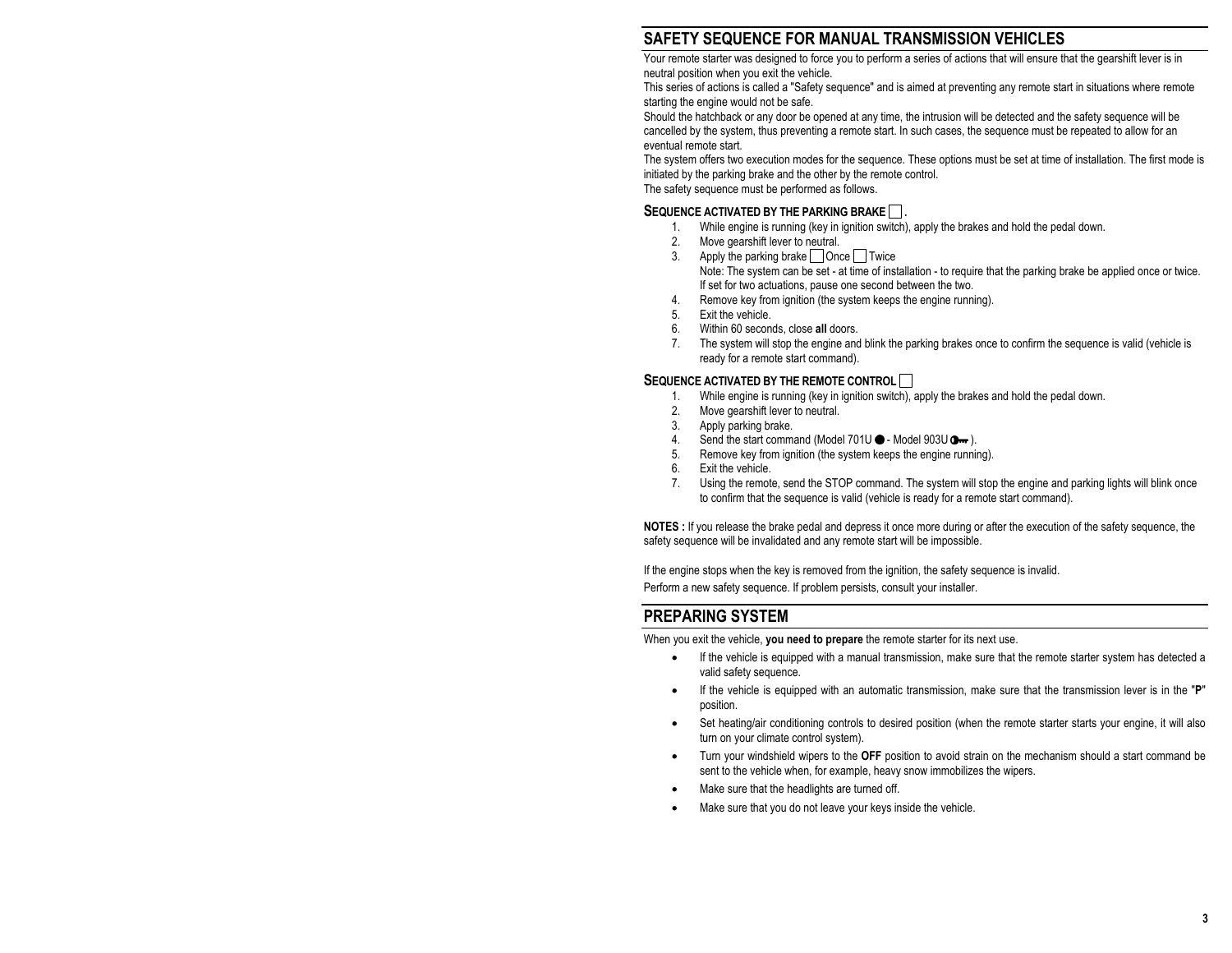Your remote control works off two small 3 volts lithium batteries ( CR2016).

See your dealer for replacement batteries or additional remote controls.

The range of your remote control can be affected by a weak battery, interference from

With its electronic CODE LEARNING feature, up to four remote controls can be programmed for your vehicle.

## **USING YOUR REMOTE CONTROL**

To ensure that commands are transmitted properly, press desired button for 2 seconds. A command will not be executed if you do not press button long enough.

Indicator light will flash while transmitting the command.

**Model 903U:** Your system can be configured (during installation) in such a way that the remote control will only access the starting function of your vehicle or it can access both the starting and door locking functions of the vehicle.

The keypad shows pictograms to help you remember the commands; use the keypad that corresponds to your system options.

You can replace the buttons (rubber keypad) of your remote control by an alternate keypad (ask your dealer).

Remote(s) included in kit may differ from the ones illustrated.

# **TABLE OF COMMANDS**

| <b>COMMANDS</b> |                                                                                                                                                                                                                             | <b>BUTTONS</b> |                         |                                     | <b>CONFIRMATION</b>                   |             |
|-----------------|-----------------------------------------------------------------------------------------------------------------------------------------------------------------------------------------------------------------------------|----------------|-------------------------|-------------------------------------|---------------------------------------|-------------|
|                 |                                                                                                                                                                                                                             | 701U           | 903U                    |                                     |                                       |             |
|                 | SELECTED OPTION $\Rightarrow$                                                                                                                                                                                               |                | <b>OPTION 1</b>         | OPTION <sub>2</sub>                 | <b>LIGHTS</b>                         | <b>HORN</b> |
| 701U            | <b>START / STOP (TOGGLE)</b>                                                                                                                                                                                                |                |                         |                                     | 1/1                                   |             |
| 903U            | <b>STOP</b>                                                                                                                                                                                                                 |                |                         | $0 \cdot \text{m}$                  |                                       |             |
|                 | <b>START</b>                                                                                                                                                                                                                |                | $\mathbf{0}$            | $\mathbf{Q}_{\mathbf{m}\mathbf{r}}$ | 1/1                                   | 10          |
|                 | LOW TEMPERATURE MODE                                                                                                                                                                                                        |                | J                       | 0 <del>-0</del>                     | $4/2/3$ <sup><math>\odot</math></sup> |             |
|                 | <b>PANIC (BUTTON HELD IN &gt; 4 SEC.)</b>                                                                                                                                                                                   |                | $\mathsf{O}_\mathsf{R}$ | $\mathbf{\theta}$ or $\mathbf{f}$   | 30 / 60 SEC.                          |             |
|                 | <b>TRUNK</b>                                                                                                                                                                                                                |                |                         | ெ                                   | 3                                     |             |
|                 | <b>UNLOCK</b>                                                                                                                                                                                                               |                |                         | மி                                  | $\overline{2}$                        |             |
|                 | Lock                                                                                                                                                                                                                        |                |                         | 8                                   |                                       | $1 \odot$   |
|                 | <b>THIS CONFIRMATION IS SENT ONLY WHEN COMMAND IS REPEATED WHILE ENGINE IS ALREADY RUNNING.</b><br>$\odot$ 4 = ACTIVATION / 2 = DEACTIVATION / 3 = SYSTEM NOT READY<br><b>8 PROGRAMMABLE DURING INSTALLATION - 2ND LOCK</b> |                |                         |                                     |                                       |             |

**Note:** Make sure that the remote control is covered with the appropriate keypad, i.e. pictograms that correspond with the command options programmed to your system (See " Using your remote control").

nearby metal structures, hydro poles, or crowded parking lots.



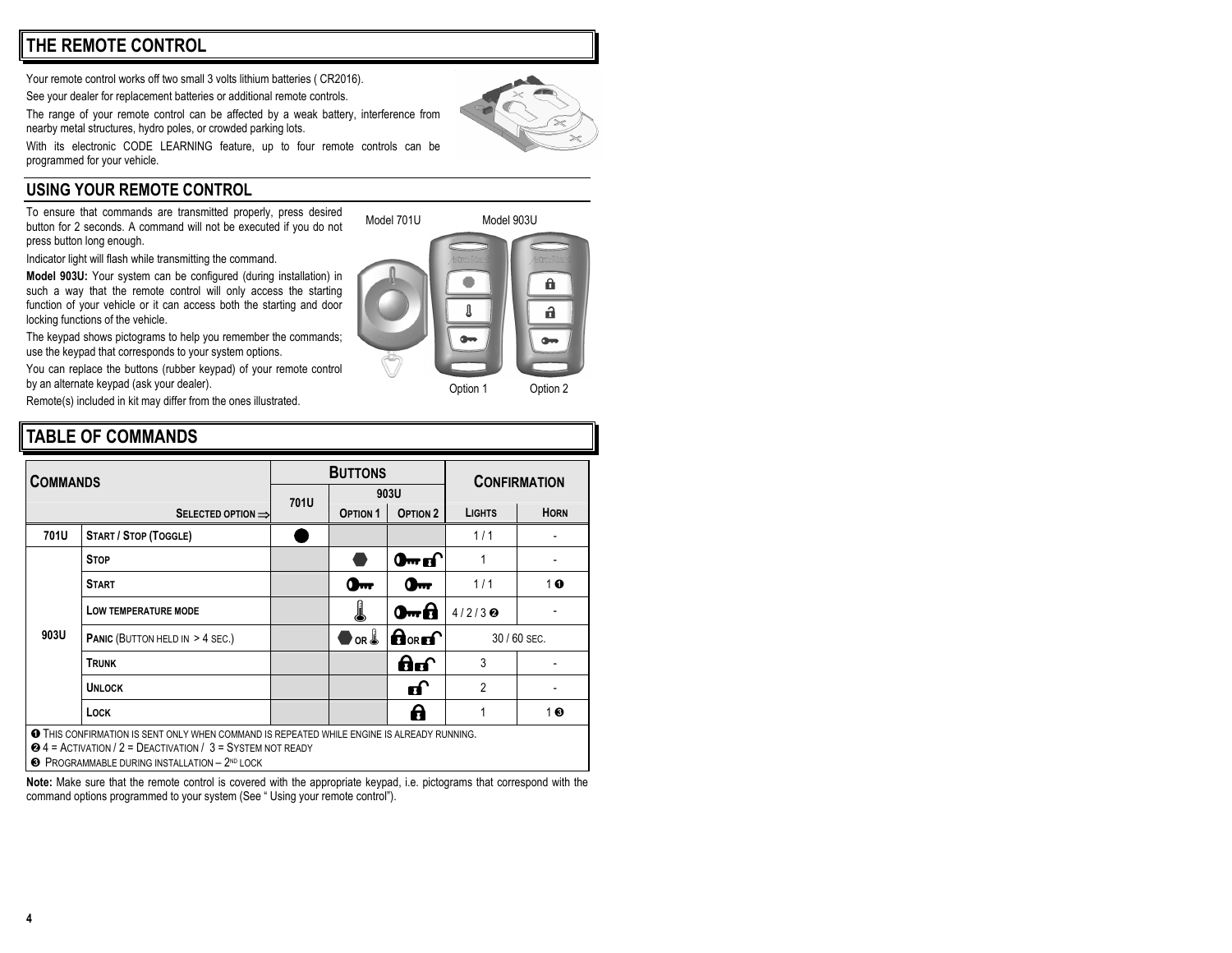## **CONFIRMATION**

In all cases, your remote starter will confirm that a command has been received properly by flashing parking lights.

The horn provides certain confirmations when connected to system (requires optional wiring and material). In this manual, confirmation signals are written in an abbreviated form; for example: (lights: 2) means that parking lights will flash twice.

Confirmations are explained in more detail under each command.

## **START COMMANDS**

## **START / STOP (701U)**

The Start-Stop command is in fact the reason for being of your remote starter. It allows you to start or stop your vehicle without stepping outdoors. Press and hold the button down for at least two seconds.

**UPON STARTING**: The system automatically adjusts ignition duration for your type of vehicle; parking lights will flash once to confirm the reception of the command, then will stay ON for as long as the engine is running under remote control.

**UPON STOPPING**: The engine and parking lights will turn off.

The command is only applicable when engine is running under remote control.

## **START (903U)**

To start the engine, press  $\mathbf{O}_{\mathbf{r}\cdot\mathbf{r}}$  button (lights: 1).

The system automatically adjusts ignition duration for your type of vehicle; parking lights flash once then stay on all the time engine is running.

If more than one command is emitted, each successive start command resets runtime to the beginning, parking lights flash once to confirm command has been received and horn sounds once if wired to system.

#### **IF ENGINE FAILS TO START**

If your system cannot start the engine at first attempt, it will wait for a few seconds and then try again. It could try again twice depending on reason for failure to start.

After three attempts, it will shut down automatically and wait for a new command.

#### **UPON ENTERING YOUR VEHICLE**

| Automatic transmission vehicle                                                                                                                                                                                | <b>Manual transmission vehicle</b>                                                                                                                                                                                                 |
|---------------------------------------------------------------------------------------------------------------------------------------------------------------------------------------------------------------|------------------------------------------------------------------------------------------------------------------------------------------------------------------------------------------------------------------------------------|
| To avoid turning the engine off when taking $\blacksquare$<br>place behind the steering wheel, do not apply<br>the brakes until you have placed the key in the<br>ignition and turned it to the RUN position. | To avoid turning the engine off when taking place behind<br>the steering wheel, do not apply the brakes and do not<br>remove the parking brake until you have placed the key in<br>the ignition and turned it to the RUN position. |



#### **DO NOT TURN IGNITION KEY TO START POSITION**

Drive off as usual.

#### **ENGINE RUNTIME**

| Your engine will stop automatically after a preset time of 2 min.  , 4 min.  , 8 min.   or 18 min.   depending on |  |
|-------------------------------------------------------------------------------------------------------------------|--|
| settings during installation. Runtime doubles for diesel engine vehicles.                                         |  |

Parking lights will stay on as long as engine is running.

#### **TRIGGER INPUT**

Your remote starter is equipped with a negative trigger (pulse) input.

This input can be connected to another remote control device or to an Astroflex RTS-2 timer output (optional), part no. 310-903-502.

If this input is connected, consult this device's manual or ask your technician which command controls the Start/Stop function.

The Start/Stop commands received on this input are ignored while the engine is running on a remote start.

All Start/Stop functions controlled by this input behave in the same way as functions controlled by remote.

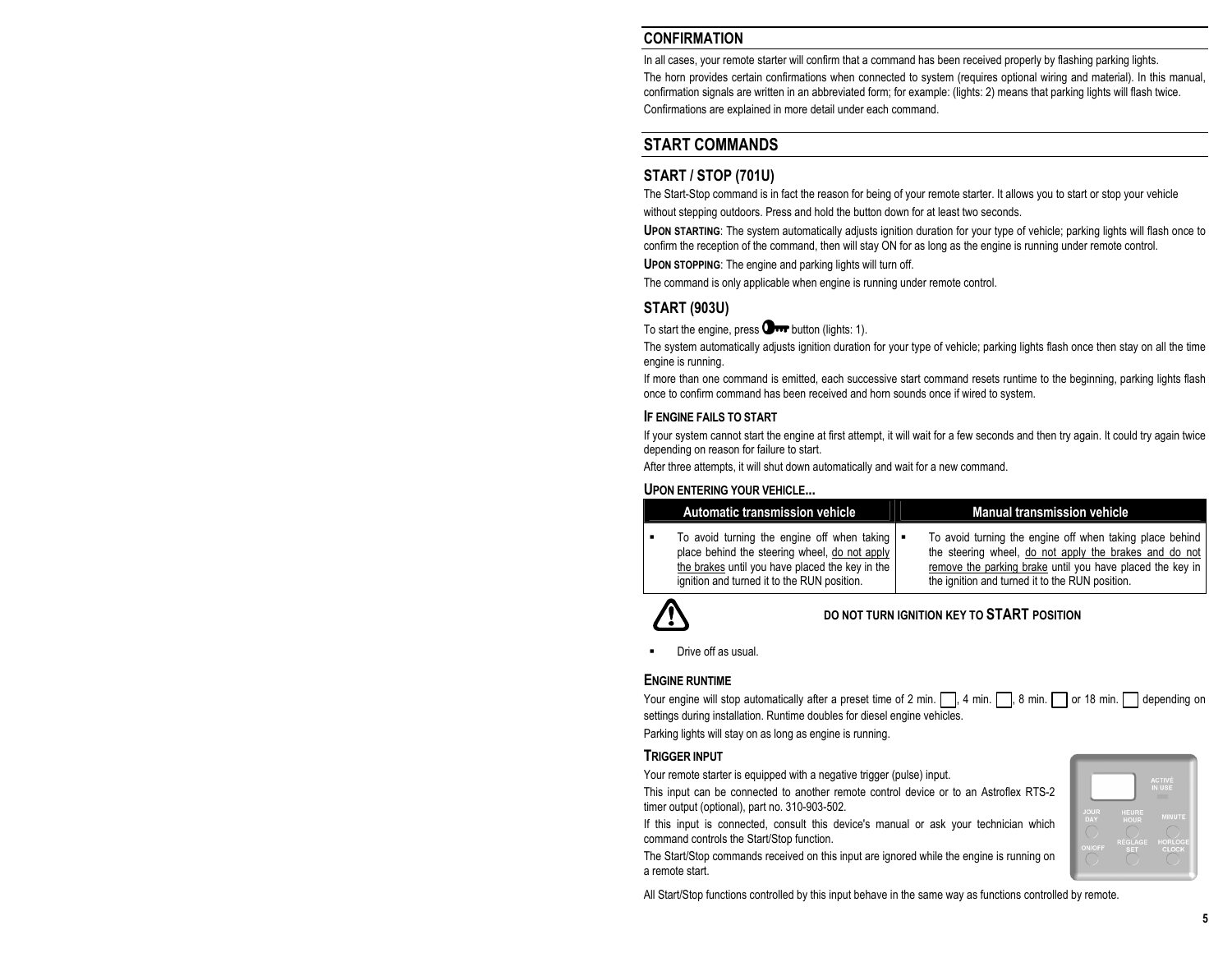## **CONTINUOUS MODE Om | O**

The "Continuous Mode" function allows to remove the key from the ignition while leaving the engine running. This convenient feature allows you to leave the vehicle for short periods of time while the climate controls remain on.

| <b>AUTOMATIC</b><br><b>TRANSMISSION</b><br><b>VEHICLES</b> | To access Continuous Mode, send start command<br>(Model 701U ● - Model 903U → ) while engine is idling.<br>Parking lights, engine and preset accessories will remain on<br>for the duration of the programmed runtime.                                                                    |
|------------------------------------------------------------|-------------------------------------------------------------------------------------------------------------------------------------------------------------------------------------------------------------------------------------------------------------------------------------------|
| <b>MANUAL</b><br><b>TRANSMISSION</b><br><b>VEHICLES</b>    | To access Continuous Mode, send start command (Model 701U ● - Model 903U O · before<br>removing the key from ignition when performing the safety sequence described on page 3.<br>Note: Do not send the STOP command if you perform sequence<br>activated by the remote control (Step 7). |

Remove key, exit vehicle and lock doors. All safety devices will remain active.

If you return to your vehicle before runtime has elapsed, just turn the key to the RUN position and depress brake pedal.

#### **WHAT STOPS THE ENGINE**

For your safety, engine will not start or will stop if:

- **Example 1** ignition switch is in the RUN position (prevents starting);
- remote control sends a Stop message;
- hood is open;
- brakes are applied;
- **EXECT** engine is over-revving (programmable Enable/Disable at time of installation);
- main switch is **OFF**;
- safety sequence not valid (manual transmission vehicle only parking brake not applied, opening of door detected while remote starter was not keeping engine running).

#### **MAIN SWITCH**

The main switch is usually mounted under the dashboard. It is a toggle **ON**/**OFF** switch that is used to cancel start functions.

It does not disable other commands which remain active (lock/unlock commands, etc.).

## **STOP (903U)**

When engine is kept running by Remote Starter, you can stop it by pressing:

Option 1 • button (lights: 1).

Option 2  $\bullet$  O  $\bullet\bullet$  and  $\bullet\bullet$  simultaneously (lights: 1).

Engine and parking lights will shut down.

This command also terminates panic mode.

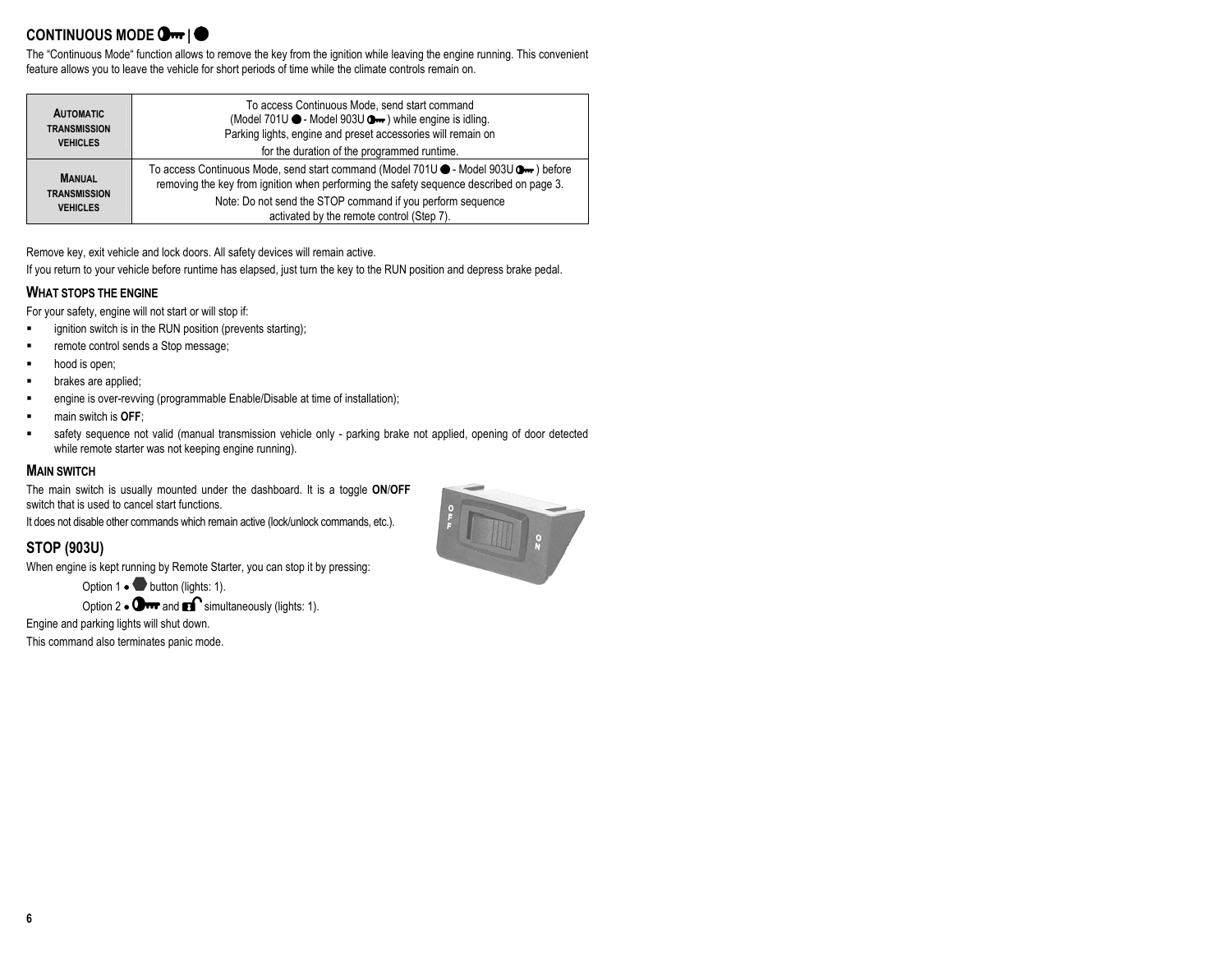## **LOW TEMPERATURE MODE**

#### (Model 903U only)

In Low Temperature (Sentinel) mode, system starts your engine automatically when temperature falls below a preset level (programmable during installation). See table. Factory default setting is shaded.

Engine will run for programmed runtime (see table), after which system will wait 2½ hours and then start engine again if temperature is still below preset level. Factory default setting is shaded.

To activate/deactivate Low Temperature mode:

Option 1 • press the button

Option 2  $\bullet$  press  $\bigcirc$  and  $\bigcirc$  buttons simultaneously

#### **When mode is activated:**

Parking lights will flash 4 times, then, if temperature is below preset level, engine will start.

If temperature is above preset level, system waits until it goes below preset level before starting.

In the case of a manual transmission vehicle, the system must have detected a valid security sequence to allow the activation of Low Temperature mode. (see "Safety sequence for manual transmission vehicles" on page 3).

If system cannot execute command (for example, security sequence not valid, hood is open), confirmation will be different (lights: 3).

## **When mode is deactivated:**

Parking lights will flash twice to confirm that mode is deactivated. Applying brakes also deactivates Low Temperature mode.

## **LOCK/UNLOCK COMMANDS (903U ONLY)**

#### **(Option 2 only)**

If your vehicle is equipped with electric door locks, several functions can be operated by remote control.

**These features are optional and may require purchasing additional equipment. Consult your dealer for advice.** 

Following systems can be controlled:

- Door locks
- Trunk or hatchback release.
- Interior lights.

# **LOCK**

Press the **button.** Doors are locked and parking light flashes once to confirm command has been received.

Parking light confirmation is sent as many times as command is repeated so you are sure that system has received the command. Horn sounds once if option "Confirmation on 2nd lock" was set during installation.

| Low temperature level is set to $\checkmark$ |  |                                    |  |
|----------------------------------------------|--|------------------------------------|--|
| $-5^{\circ}$ C (23 $^{\circ}$ F)             |  | $-20^{\circ}$ C (-7 $^{\circ}$ F)  |  |
| $-15^{\circ}$ C (5 $^{\circ}$ F)             |  | $-30^{\circ}$ C (-22 $^{\circ}$ F) |  |
|                                              |  |                                    |  |

| Engine runtime (Low temp mode) is set to $\checkmark$ |  |            |  |
|-------------------------------------------------------|--|------------|--|
| 2 minutes                                             |  | 8 minutes  |  |
| 4 minutes                                             |  | 18 minutes |  |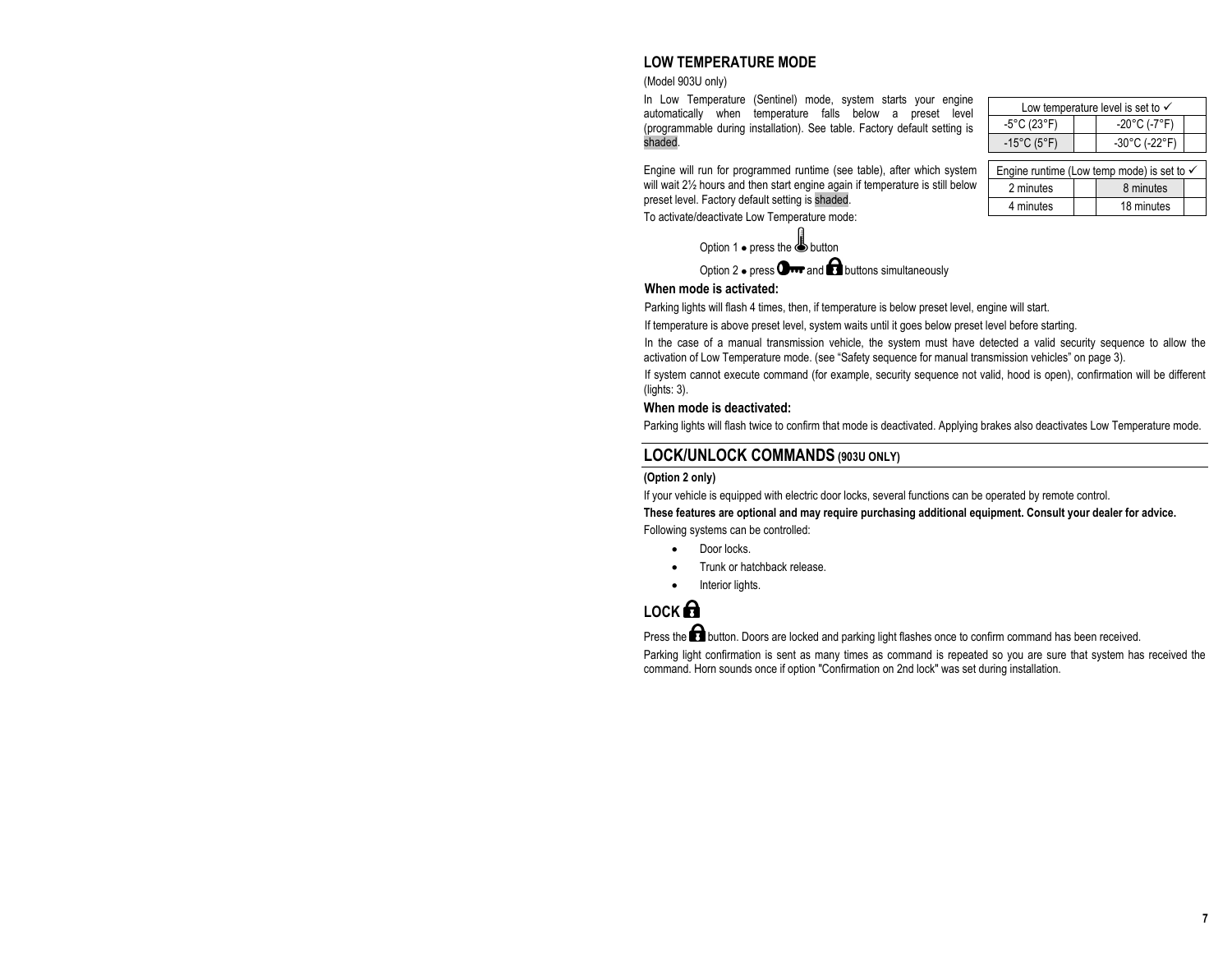# UNLOCK **FI**

Press the  $\blacksquare$  button. Doors are unlocked and parking light flashes twice to confirm command has been received.

The "Unlock" function can be programmed and connected in such a way that the first Unlock command only unlocks the driver's door, while a following Unlock command unlocks the other door(s).

Dome light will turn on for 30 seconds every time (optional connection during installation):

- Unlock command is sent.
- Engine is stopped (ignition switch).
- Continuous mode is activated.

This 30-second duration is cancelled when Lock command or Trunk command is sent, brakes are applied or key is inserted in ignition and turned to RUN position.

# **TRUNK RELEASE <b>Art**

Press the  $\bigcap$  and  $\bigcap$  buttons simultaneously (lights: 3). Trunk is released and parking lights flash three times to confirm command has been received.

The trunk cannot be released if ignition key is in RUN position. In this case, parking lights flash once to confirm that command has been received but trunk could not be released.

If you are not sure you have received confirmation, repeat command. System will repeat confirmation as often as you wish.

If your vehicle is equipped with a factory installed security system and that this system is neutralized by the trunk release command, remember to rearm it after trunk is closed ("Lock" command).

## **AUTOMATIC LOCK/UNLOCK**

Programmable as **Active** or **Inactive** during installation.

This function locks the doors when ignition key is in RUN position, engine is running and brakes are applied. Doors are unlocked when key is turned from RUN to OFF or when Continuous Mode is activated.

If "Unlock" function is set to unlock only driver's door on the first command, the "Automatic Unlock" function will unlock driver's door only. If dome light is connected to system, it is activated when an automatic unlock occurs.

This function is : Active  $\Box$  Inactive  $\Box$ 

## **ANTITHEFT (CIRCUIT DISABLER)**

(Option 2 only )

Programmable as **Active** or **Inactive** during installation.

Your Remote Starter is equipped with an antitheft system. This system, when enabled, consists of an output that controls a relay that cuts all circuits required to operate your vehicle (optional connection).

There are two types of antitheft systems.

#### **"PASSIVE ARMING" TYPE ANTITHEFT**

This type of Antitheft system arms automatically when ignition key is turned from RUN to OFF and remains OFF for one minute. It can also be armed manually by sending a "Lock" command (unless ignition key is in RUN position).

#### **DISARMING**

Antitheft system is disarmed for one minute when you send "Unlock" command.

If the ignition key is not turned to RUN position within one minute, system automatically rearms, thus preventing any intruder from starting your vehicle, even with the key in the ignition switch.

#### **"ACTIVE" TYPE ANTITHEFT**

This type of Antitheft system arms by sending the "Lock" command (unless ignition key is in RUN position) and disarms by sending the "Unlock" command.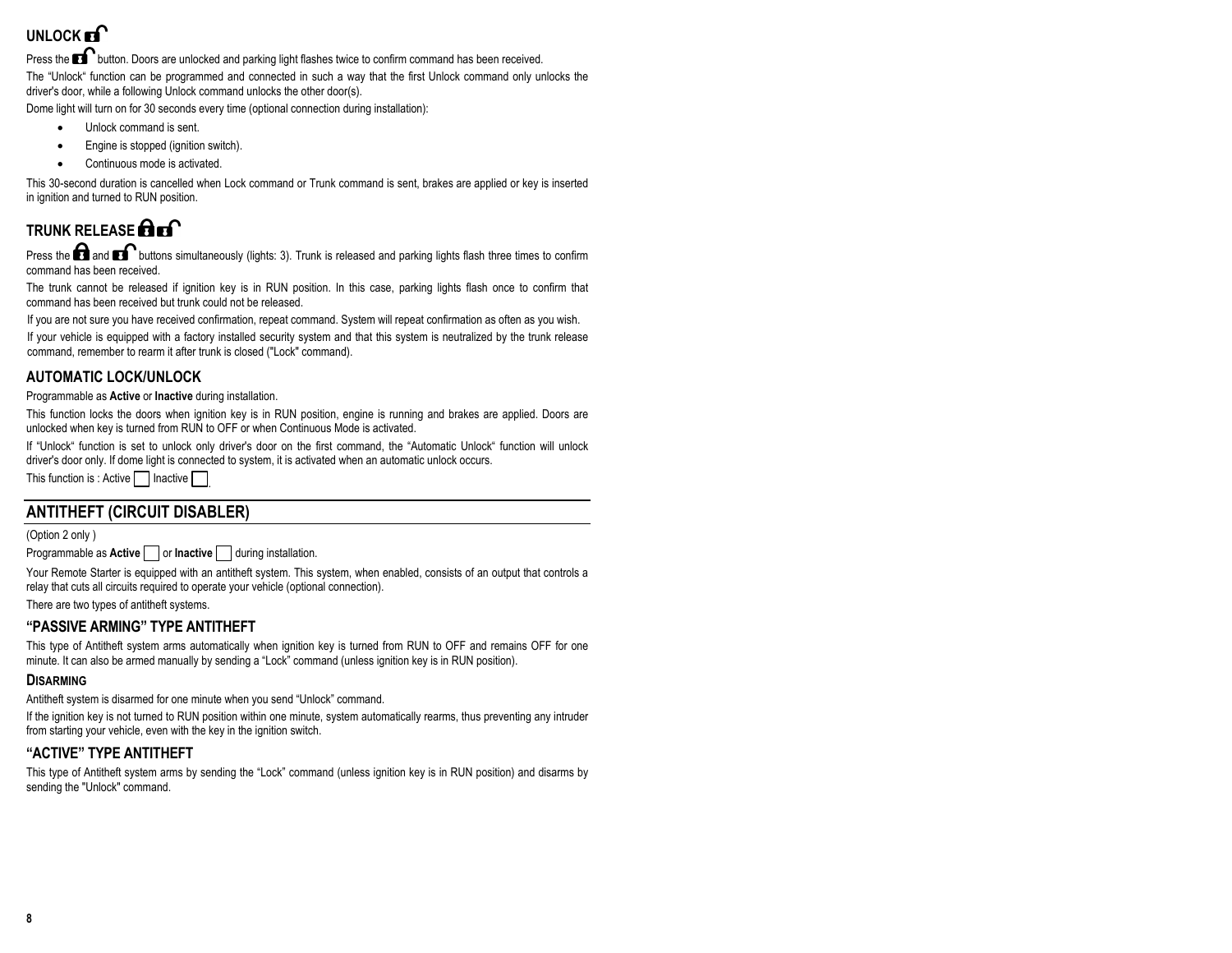## **PANIC**

(903U only)

Panic mode is used to attract attention if you are in difficulties.

This command will not be executed if engine is kept running by ignition key. Use the stop command to abort panic mode or depress brake pedal.

Press and hold, for at least 4 seconds, any of the  $\blacksquare$ ,  $\clubsuit$  (OPTION 1),  $\blacksquare$  OR  $\blacksquare$  (OPTION 2) buttons. This command activates **parking lights**, horn, and dome light, depending on which is connected to system, for 30 seconds or 60 seconds or depending on programming during installation.

# **CODE LEARNING OF ADDITIONAL TRANSMITTER(S)**

Four different remote controls can be programmed for a given vehicle. If a fifth remote is added, the first remote is deleted. **Note**: When the first code learning command is sent, all the old codes are cleared out. Therefore if you want to add a new remote, all the old ones must be reprogrammed as well.

One or more remote transmitters can be added. To do this, programming is accessed as follows:

- Open hood.
- **Insert key in the ignition and turn to the RUN position.**
- **EXECUTE:** Apply the brakes once.
- You now have 10 seconds to turn the key from RUN to the STOP position 3 times.
- If this sequence is correctly carried out, the control module flashes parking lights (4 flashes). You may then proceed to the next step.
- Press any button on the new remote control. When access code of new remote control is memorized, the control module will confirm with flashing parking lights (1 flash).
- Repeat the above procedures for each remote control that has to be programmed (up to 4 remotes).
- Apply the brakes.

New remote(s) is (are) now added to the system.

# **SAFETY CHECKS**

In order to maintain a high safety standard, proceed with the following checks every month.

## **HOOD SWITCH**

- Remote start your vehicle.
- Open hood.

Engine should stop as soon as hood is opened.

If engine does not stop immediately, turn main switch to **OFF** position **and leave it off until situation is rectified.** Contact your service centre.